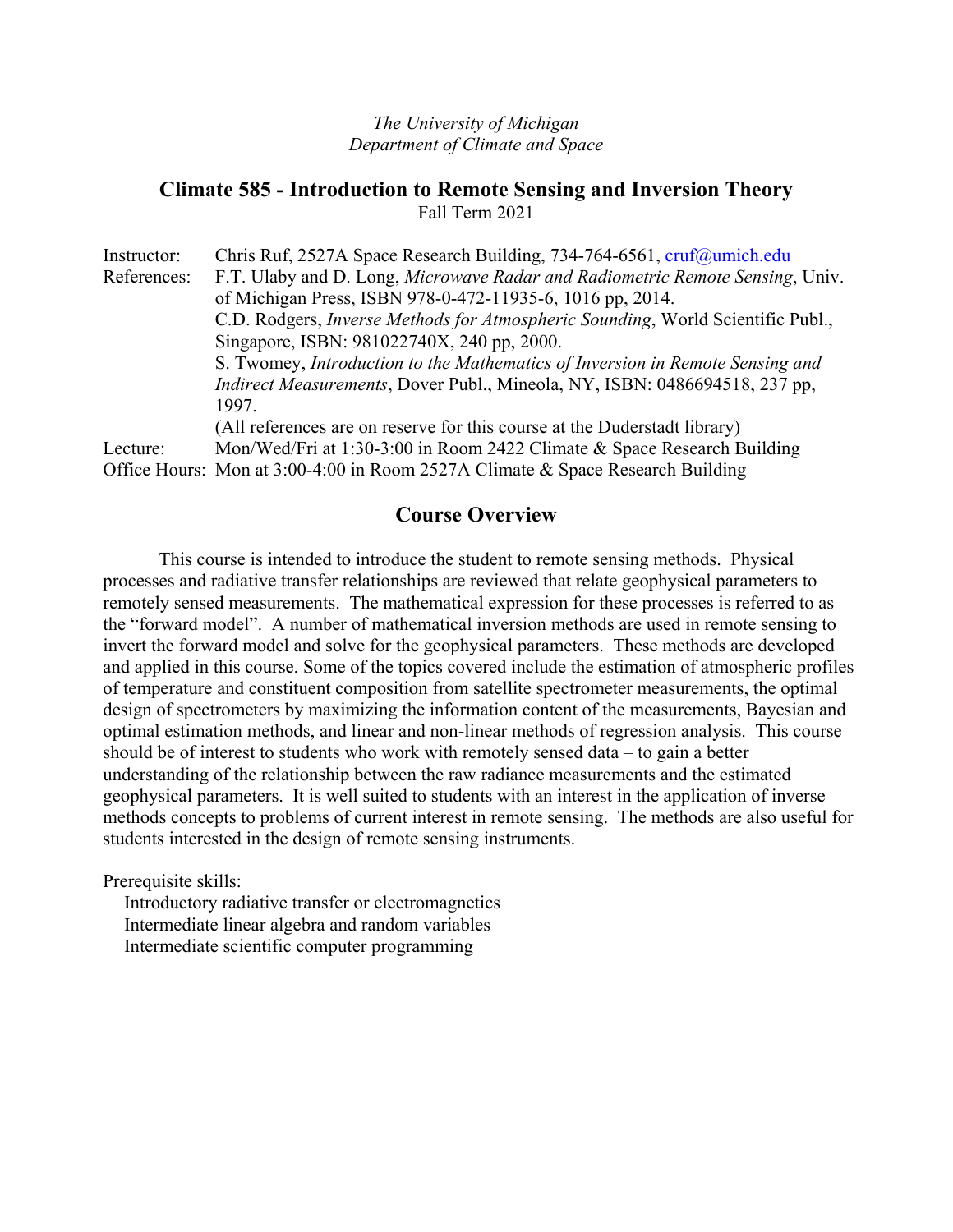### **Introduction to Remote Sensing and Inversion Theory CLIMATE 585 - Fall 2021**

# **Course Outline**

- I. Introduction to remote sensing and the inverse problem (1 lecture) Examples of remote sensing problems requiring inversion.
- II. Review of linear vector spaces and component decomposition (3 lectures) Vector spaces, linear operators, bases, determinants, eigenvalues and eigenvectors.
- III. Review of linear function spaces and component decomposition (1 lecture) Projections, orthogonal functions, skewness, covariance,
- IV. Review of random variable and stochastic processes (3 lectures) Descriptions of noise processes and propagation of noise through a linear system. Noise correlation and covariance.
- V. Forward Model I Atmospheric Structure and Radiative Transfer (2 lectures)
- VI. Forward Model II Surface emissivity and composite TB (3 lectures)
- VII. Regression analysis (4 lectures) Minimization of quadratic functionals, least squares solution, linear regression, multi-linear regression, skewed and orthogonal polynomial fits, Newton-Raphson non-linear regression, constrained least squares solutions.
- VIII. Inversions with constrained smoothing (3 lectures) Measures of smoothness, constrained inversion, and error propagation. Effects on skewness.
- IX. Other inversion methods (4 lectures) Statistical inversion, optimal estimation, Bayesian estimation
- X. Information content and instrument design (3 lectures) Statistical interdependence of measurements, benefits of over sampling, error magnification due to processing.
- XI. Applications (distributed throughout the term) (10 lectures)
- XII. Topical Problems of Interest (2 lectures)
- XIII. Midterm & Review for Final Exam (2 lectures)